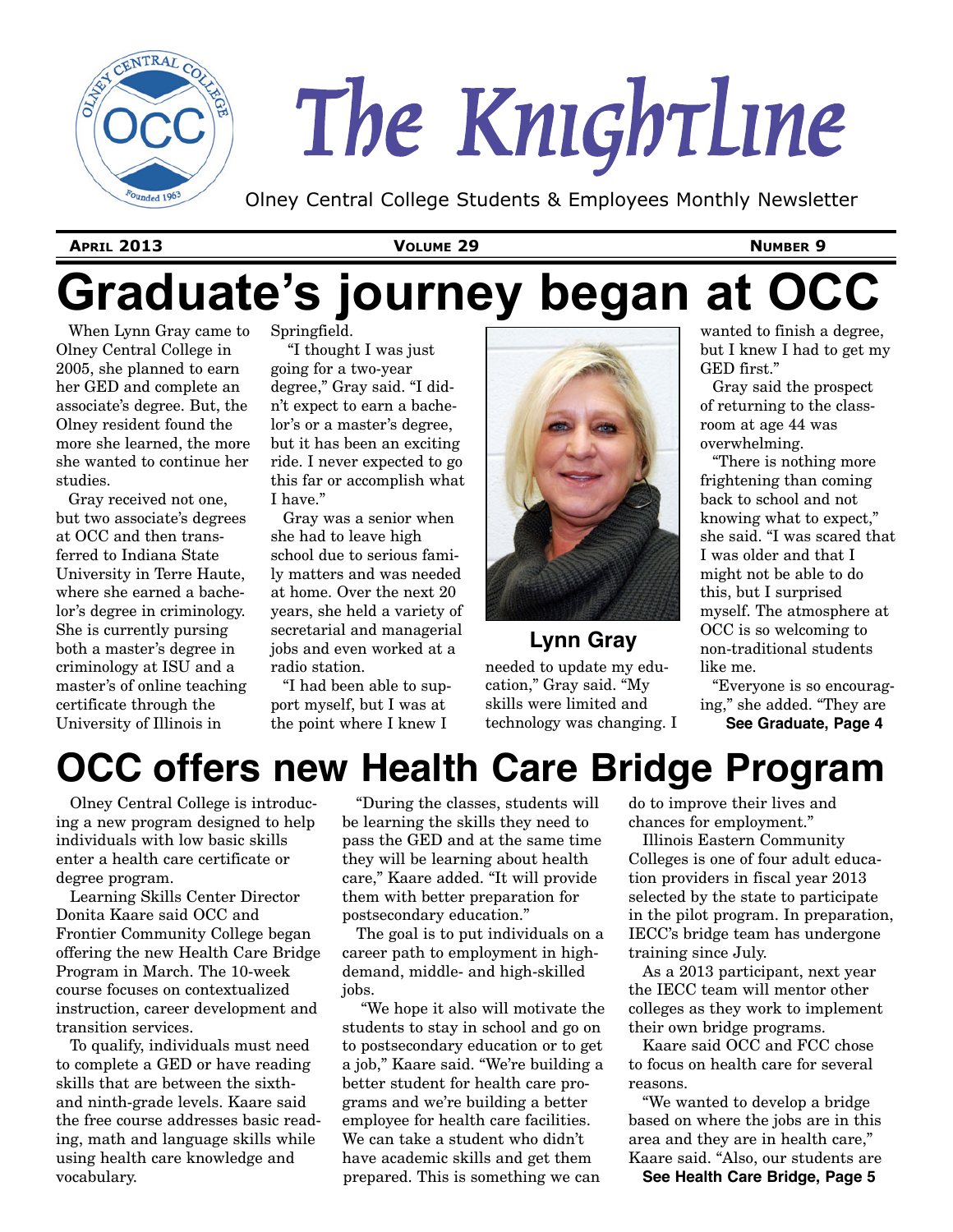**Baseball • April 9 –** OCC at Mid-Continent University, 1 p.m. **• April 12 –** OCC at Kaskaskia College, 3 p.m. • **April 13 – OCC vs.** Kaskaskia College, noon at home **• April 15 –** OCC at Rose-Hulman, 5 p.m. **• April 17 –** OCC at Vincennes University, 2 p.m. • **April 19 – OCC vs.** Lincoln Trail, 3 p.m. at home **• April 20 –** OCC at Lincoln Trail, noon • **April 23 – OCC vs.** Mid-Continent University, 1 p.m. at home • **April 26 – OCC vs.** Lake Land College, 3 p.m. at home **• April 27 –** OCC at Lake Land College, noon **• April 30 –** OCC at Danville Area Community College, 3 p.m. **Softball** • **April 9 – OCC vs.** Shawnee, 2 p.m. at home • **April 10 – OCC vs.** Danville Area Community College, *Sports Schedule*

2 p.m. at home **• April 11 –** OCC at Lincoln Trail, 2 p.m. • **April 13 – OCC vs.** Kaskaskia College, noon at home **• April 16 –** OCC at Southeastern Illinois, 2 p.m.

**• April 18 –** OCC at John A. Logan College, 2 p.m.

• **April 20 – OCC vs.** Southwestern Illinois, noon at home **• April 22 –** OCC at

Millikin University, 4 p.m.



**OCC's Student Advantage Network Club filled 101 bags with food provided by the Master's Hands Inc., of Olney, to ensure area students have adequate meals on the weekends. The bags were delivered to the East and West Richland schools for distribution to designated students.**

# **SAN helps ensure students have meals on the weekends**

Olney Central College's Student Advantage Network Club recently partnered with a local volunteer organization to ensure area students have adequate meals on the weekends.

SAN Academic Counselor Jennifer Stroughmatt said the OCC students filled 101 bags with food provided by the Master's Hands Inc., of Olney. The shelfstable items included breakfast, lunch and dinner staples as well as two snacks.

SAN members delivered the bags to the East and West Richland schools for distribution to designated students.

Stroughmatt said the SAN Club participates in a variety of community service projects.

"The students enjoy helping others in

the community and are always looking for ways to give back," she said.

OCC's Student Advantage Network is a federally funded project, which helps participants stay in college, graduate and successfully transfer to a four-year college or university.

SAN offers a full range of services to students including academic assessment, personalized academic advisement, transfer assistance, scholarship assistance, tutoring, career counseling, peer mentoring, campus visits and cultural trips. It also assists students with orientation and adjustment to college life, development of effective study skills, personal development and career exploration.

# **Massage Therapy Club fund-raiser will feature The Blue Suede Crew**

Enjoy an evening of music and help support the Olney Central College Massage Therapy Club with an upcoming fund-raiser featuring The Blue Suede Crew.

The concert will be held from 7 to 9:30 p.m. on Saturday, April 27 in the Dr. John D. Stull Performing Arts Center.

Doors will open at 6 p.m.

Tickets are \$15 in advance and \$20 at the door. They may be purchased at TrustBank in Olney or the OCC Massage Therapy Building, 108 E. Main St. In Newton, tickets are available at Sievers Produce Market. Golden seating is \$30. For more information, call 392-2430.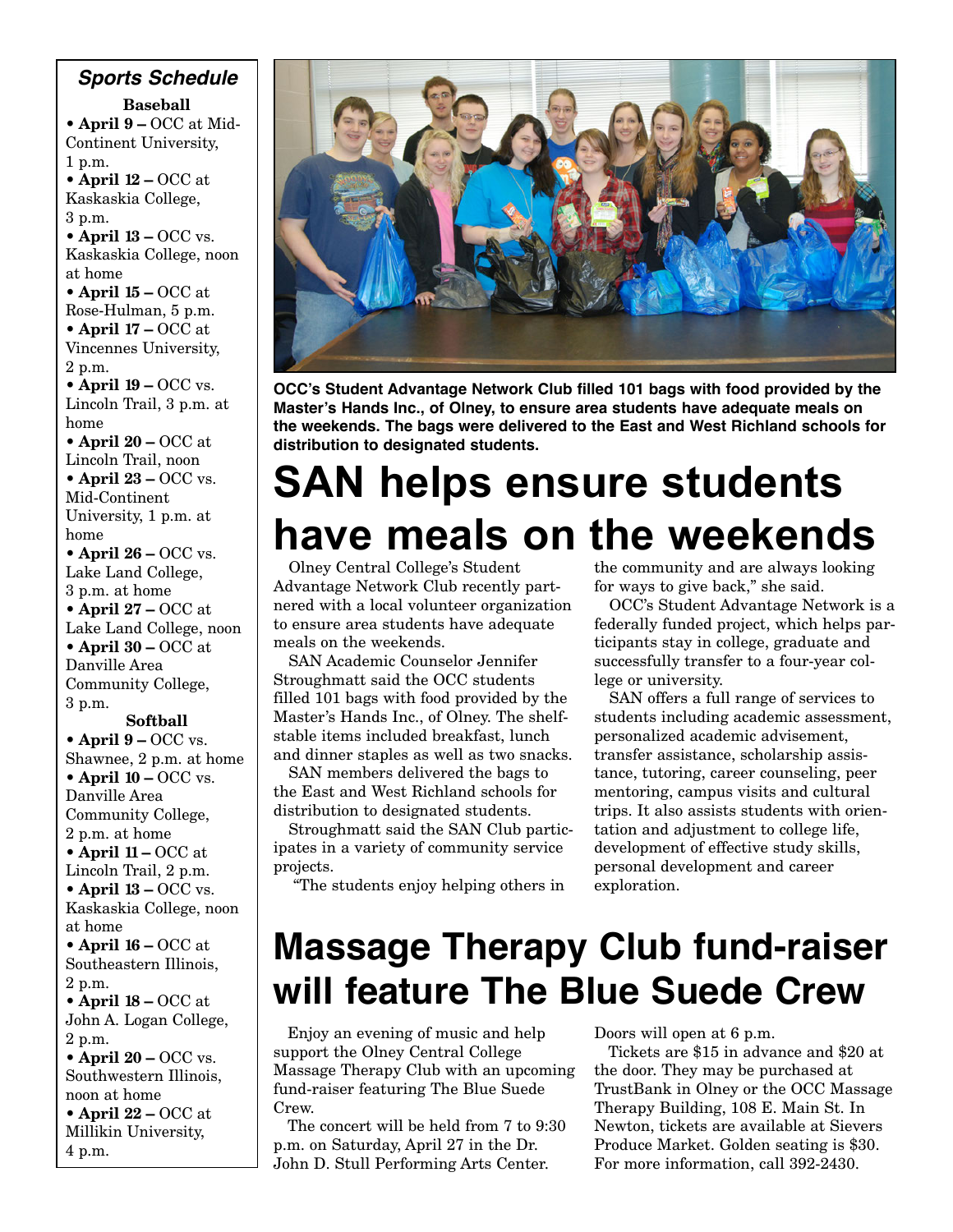

#### *Talent Show* **The OCC Student Senate held its first Talent Show on March 28. The event featured several acts. At top, the OCC Karate Class receives the firstplace award. Bottom left, Student Senate Advisor Michael Conn presents the secondplace award to Northern Exposure. Bottom right, Hannah Hohlbauch receives the third-place award from Conn.**





#### *Upcoming college visits*

Representatives from the following colleges and universities will be visiting Olney Central College this month.

Information tables will be located outside the Student Services Office.

• MacMurray College will be at OCC from 10 a.m. to 2 p.m. on April 11.

• Benedictine University will be here from 1:30 to 4 p.m. on April 17.

• Franklin University will be at OCC from 9 a.m. to 1 p.m. on April 29.

#### **Register now for summer and fall**

Current and new students may now register for summer and fall semester classes at Olney Central College.

Three-week intersession classes begin on Monday, May 13 and eight-week summer semester classes

start on Wednesday, June 5. Fall semester classes begin on Thursday, Aug. 15.

Summer and fall schedules may be obtained from the Student Services Office or visit the Illinois Eastern Community Colleges web site at www.iecc.edu/occ.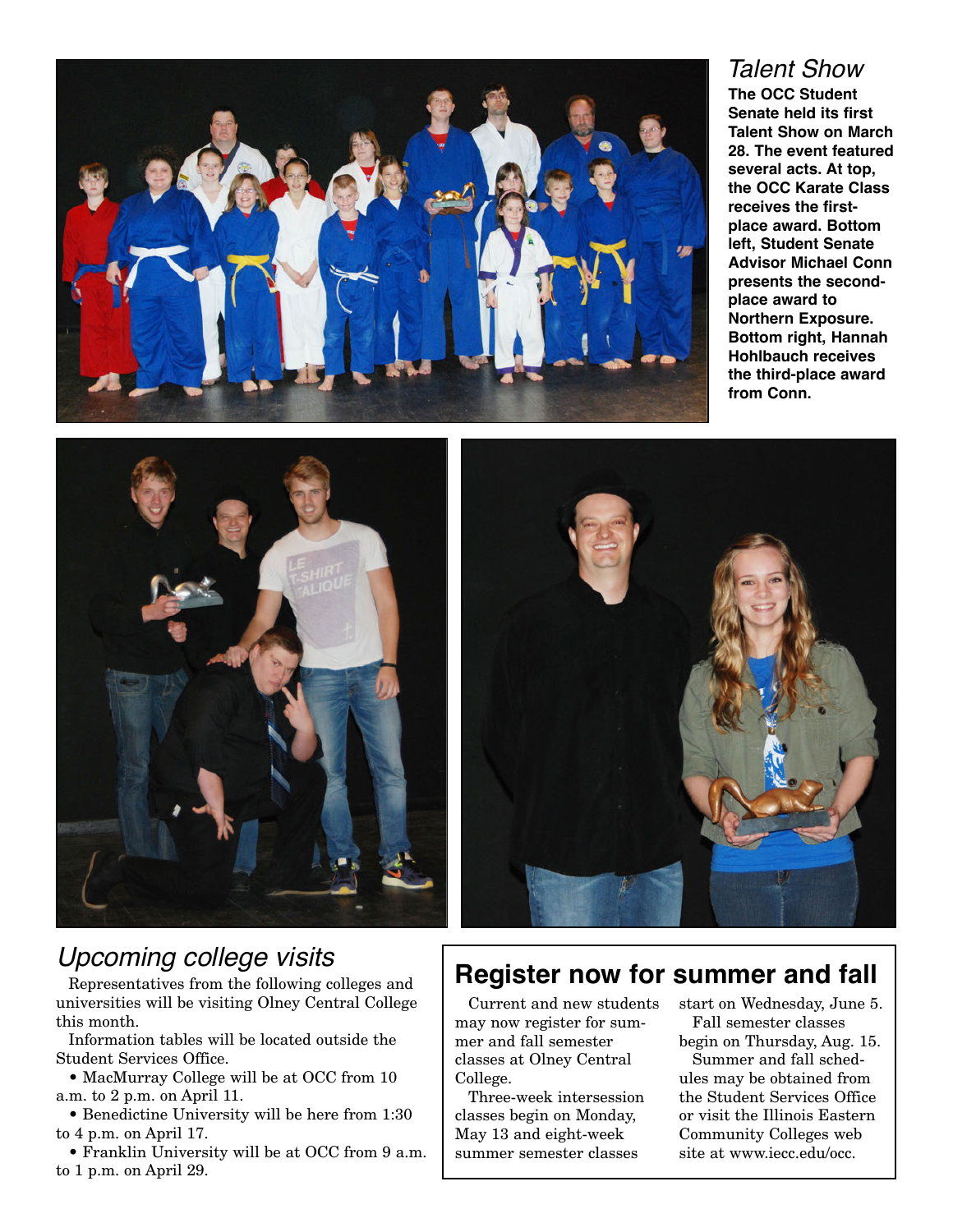# **Welding and Cutting Open House May 3**

The Olney Central College Welding and Cutting Program will host an open house on Friday, May 3.

Instructor Curtis Marshall said this is an opportunity for area residents to learn about the program and to view the new welding machines it acquired last fall.

Through its partnership with Lincoln Electric Co., the program added six V350 Pro Multi-Process Welders, five C300 Advanced Process Welders and one 225 Precision TIG Welder.

"Everyone is welcome to come check the program out," Marshall

#### *OCC Spring Fling set for April 25*

The OCC Student Senate will host its annual Spring Fling on Thursday, April 25. A variety of activities are being planned from 9 a.m. to 4 p.m.

Watch for more details in the coming weeks.

## **Graduate**

#### **Continued from Page 1**

here to help you. No matter what I needed, there was always someone there to help. It is everyone, the instructors and the staff. Without the faculty and staff here, I probably wouldn't have gone as far as I have."

Gray completed her GED in December 2005 and enrolled in college classes the following spring. She graduated in May 2009 with both Administration of Justice and Crime Scene Technician associate's degrees.

After transferring to Indiana State, Gray continued to tutor both GED and college students at OCC. She also served as the OCC Learning Skills Center's Tutoring Coordinator and helped to establish the college's Tutoring Club. She continues to work with the club as its advisor.

Gray currently serves as an adjunct instructor for OCC's

said. "We have some top of the line welders and we want to make everyone aware of it."

Lincoln Electric also is providing a VRTEX 360 Virtual Reality Welder for the open house.

"It's a high-tech piece of equipment that anyone can come in and use," Marshall said. "It can be used to simulate either pipe or structural welding."

The program recently acquired a Torchmate plasma cutter, which also will be on display. Students can use the accompanying software to create various designs and then cut them

out at the plasma table.

"It's a great program and allows students to make decorative items and signs," Marshall said.

Area high school students are invited to attend the open house from 11 a.m. to 2 p.m. The event will be open to the general public from 2 to 7 p.m. Prizes will be given away during both sessions.

The OCC Welding and Cutting Program is located just west of the OCC Automotive Building on West St. John Street.

For more information, contact Marshall at 395-7777, ext. 2580.

## **SIU-C Transfer Day at OCC April 29**

Southern Illinois University at Carbondale will host a Transfer Day from 11 a.m. to 1 p.m. on Monday, April 29 in the OCC Student Union.

Future transfer students will have the opportunity to apply for free and meet with representatives from a variety of student service departments. In addition, representatives from individual colleges will be available to discuss their academic programs.

On-site admissions and financial aid counseling will be available. Students wishing to participate should bring an official transcript from all colleges attended.

Transfer students are encouraged to apply one year prior to their intended transfer date.

For more information, contact Tosha Baker at 618-713-3828 or email tcalvin@siu.edu.

Administration of Justice Program and teaches basic computer and math classes.

She also is a GED instructor at Frontier Community College in Fairfield.

"I really enjoy working with the students," Gray said. "It is a wonderful feeling helping them to succeed in reaching their goals. It is exciting to see them move on."

Gray especially enjoys teaching GED classes.

"I can share my story with the students and encourage them not just to earn a GED, but to continue on to college. I let them know that if I can do it, so can they."

Gray originally wanted to become a crime scene technician, but she changed her mind after working with the students.

"I discovered I have a real passion for teaching," she said. "It is something I never expected."

Gray plans to continue teaching in the area of criminology after completing her master's degree and is interested in developing online classes in the field.

"With online programs, people like me can complete their degrees without having to uproot themselves and their families," she said. "The online classes make a quality education more accessible."

Gray also would like to focus on the area of victimology. This specialized area of criminology focuses on victims and the efforts to make sure their rights are being met.

Gray said OCC made it possible to achieve her goals.

"OCC has been my home away from home," she said. "I received my education here and acquired employment. It is a great place to start your education."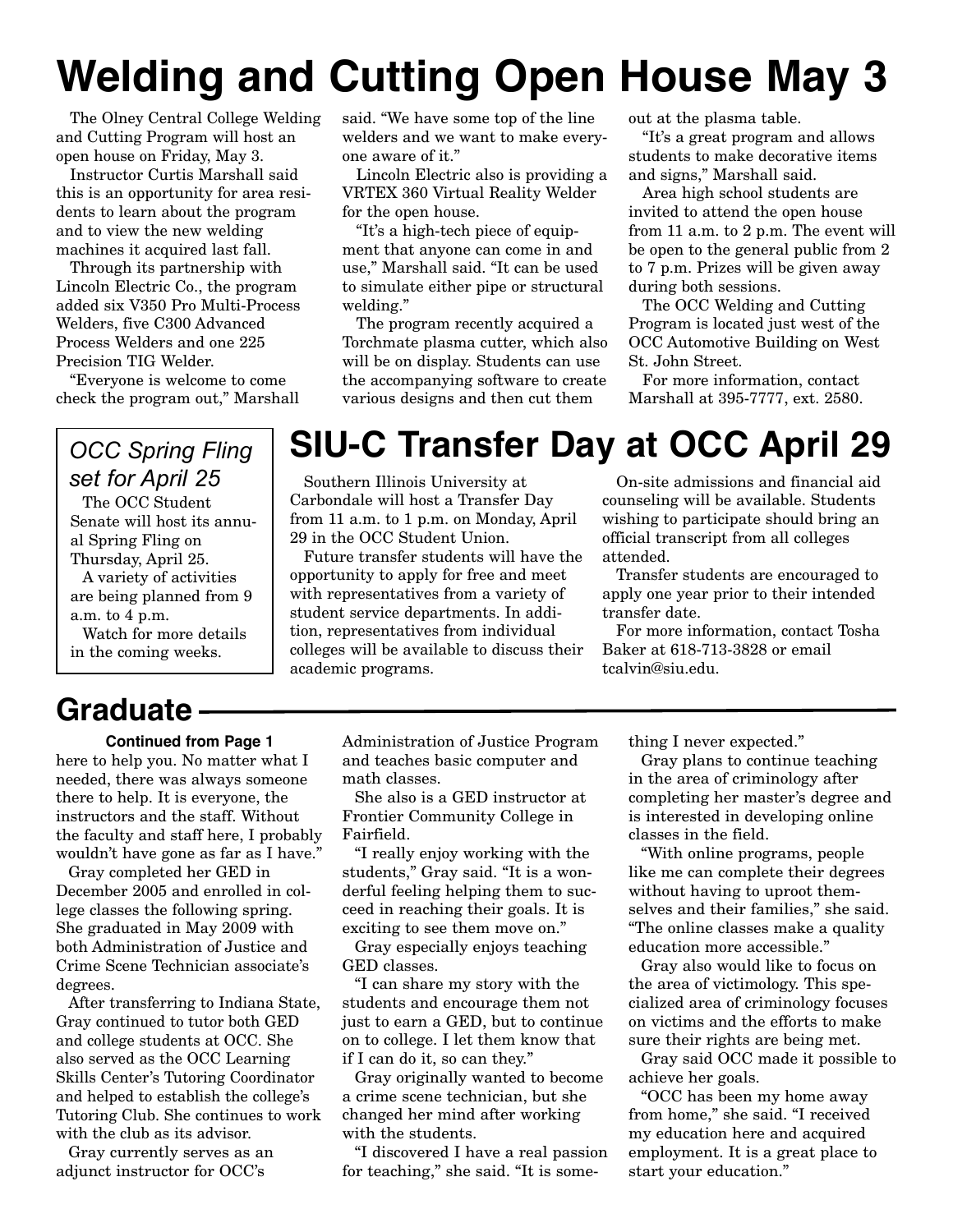#### **Students compete in Southern Illinois Karate Championships**

Seventeen students from the Olney Central College Karate Class attended the Southern Illinois Karate Championships in Dupo on March 9.

"The students all did an amazing job bringing home a grand total of 28 trophies and a total of seven medals," said Sensei Charles Mick Jr. "A great time was had by all that attended and a special thanks to the parents that work hard sacrificing so much for the betterment of their children."

The OCC Karate Class is currently enrolling students for the Summer Semester classes, which start June 6. Please contact the OCC Student Services Office at 395-7777 or Mick at 843-9631 if you would like more information about these exciting classes.



**Members of OCC's Karate Class, who attended the Southern Illinois Karate Championships, are front row, from left, Nathan Jennette, Laynee Sanders, Morgan Dardeen, Thessa Piercefield, Kianna Sharp, Dakota Peirce, James McPherson, Johnathan McPherson and Kaden Sanders; and back row, Karen Guyer, Pat Allin, Christine Mick, Larry Piercefield, Trygve Butler, Tim Howe, Bethany Mendenhall and Sensei Charles Mick Jr.** 

## **ONLINE PAYMENT**

Step 1: Log into your Entrata account with your username and password. Click on the Banner Web icon at the right-hand side of your screen.



**Banner Web** Records | Financial Aid | Transcript

Step 2: Click on Pay Tuition, Fees, and Other Charges Online — Credit Card to make your online Payment.

**Student Records** 



If you encounter problems with making your online payment, please contact the IECC HelpDesk at 618-395- 5299 or toll-free 1-866-529-4322, ext. 4357.

## **Health Care Bridge**

**Continued from Page 1** interested in health care. They can complete their CNA training and get a job with just one semester of education."

In addition to improving their academic skills, Kaare said the program provides career assessment and exploration along with career planning. Participants will complete career inventories and even take field trips to area health care facilities.

"Many students are not aware of all the job possibilities that exist in health care," Kaare said. "We want to expose them to as many as possible."

The bridge program recently provided an orientation meeting for its initial students.

"We talked about their goals and plans," Kaare said. "We discovered that many of them see the bridge program as a ladder. They want to complete their CNA training so they can get a job and support themselves while they train to become an LPN or even an RN."

As part of the bridge program,

students also undergo a background check, fingerprinting, TB testing and CPR certification. All are required for those seeking health care degrees and certificates. The students are even introduced to HIPAA regulations.

Other services provided to bridge students include academic advising, tutoring and referrals to support services such as transportation and childcare. The LSC also assists students with enrolling in college, taking placement tests and applying for financial aid.

The health care bridge course meets for five hours on both Mondays and Wednesdays. As the program progresses, Kaare said the bridge team will evaluate the program and make changes as needed. Members are considering implementing a Manufacturing Bridge Program this fall.

For more information about the Health Care Bridge Program, contact Kaare or Melissa Sager at 395-7777 or send an e-mail to kaared@iecc.edu.